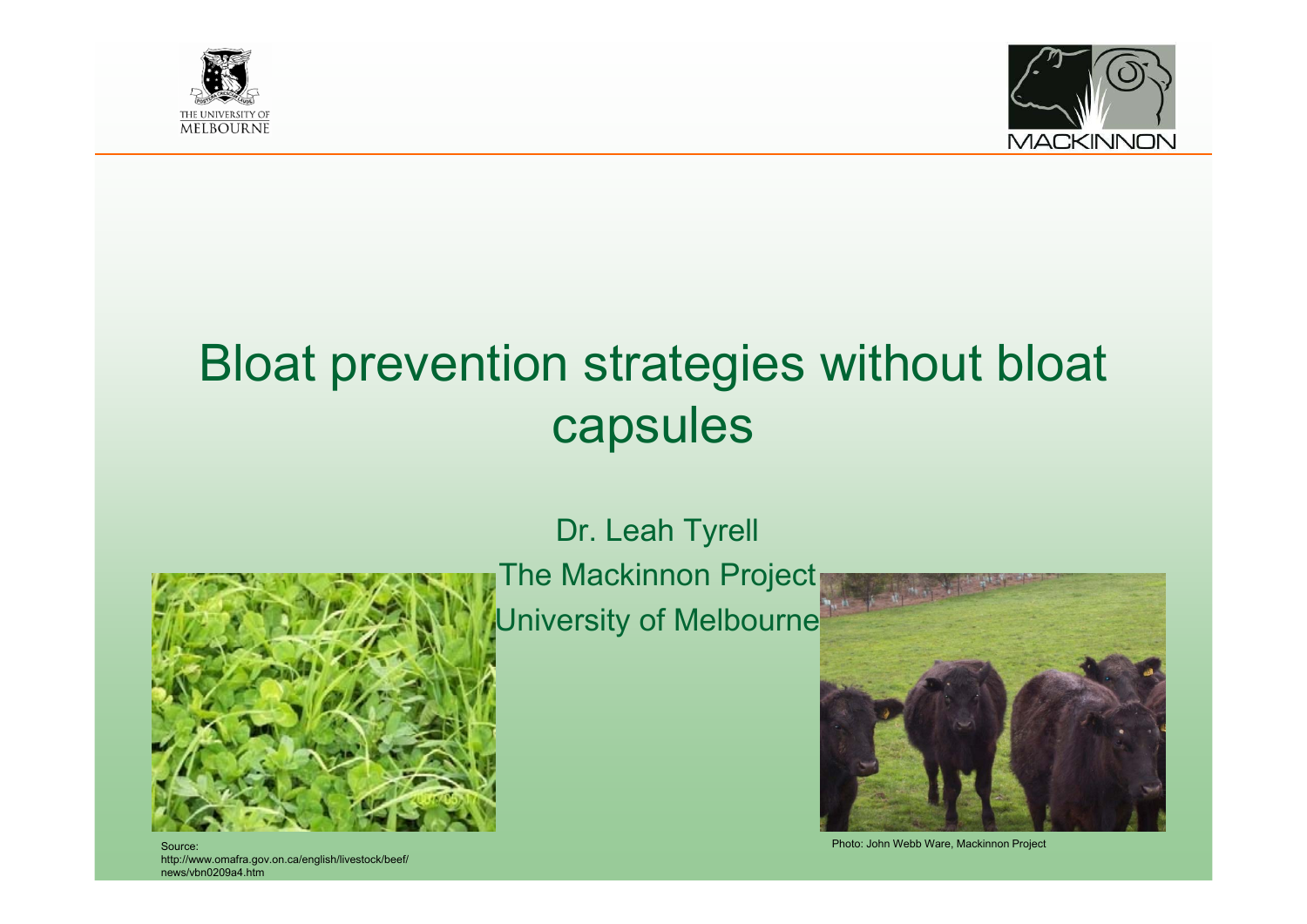



# Agenda

- Background and cause
- Presenting signs and treatment
- Prevention and control
- Cost:Benefit analysis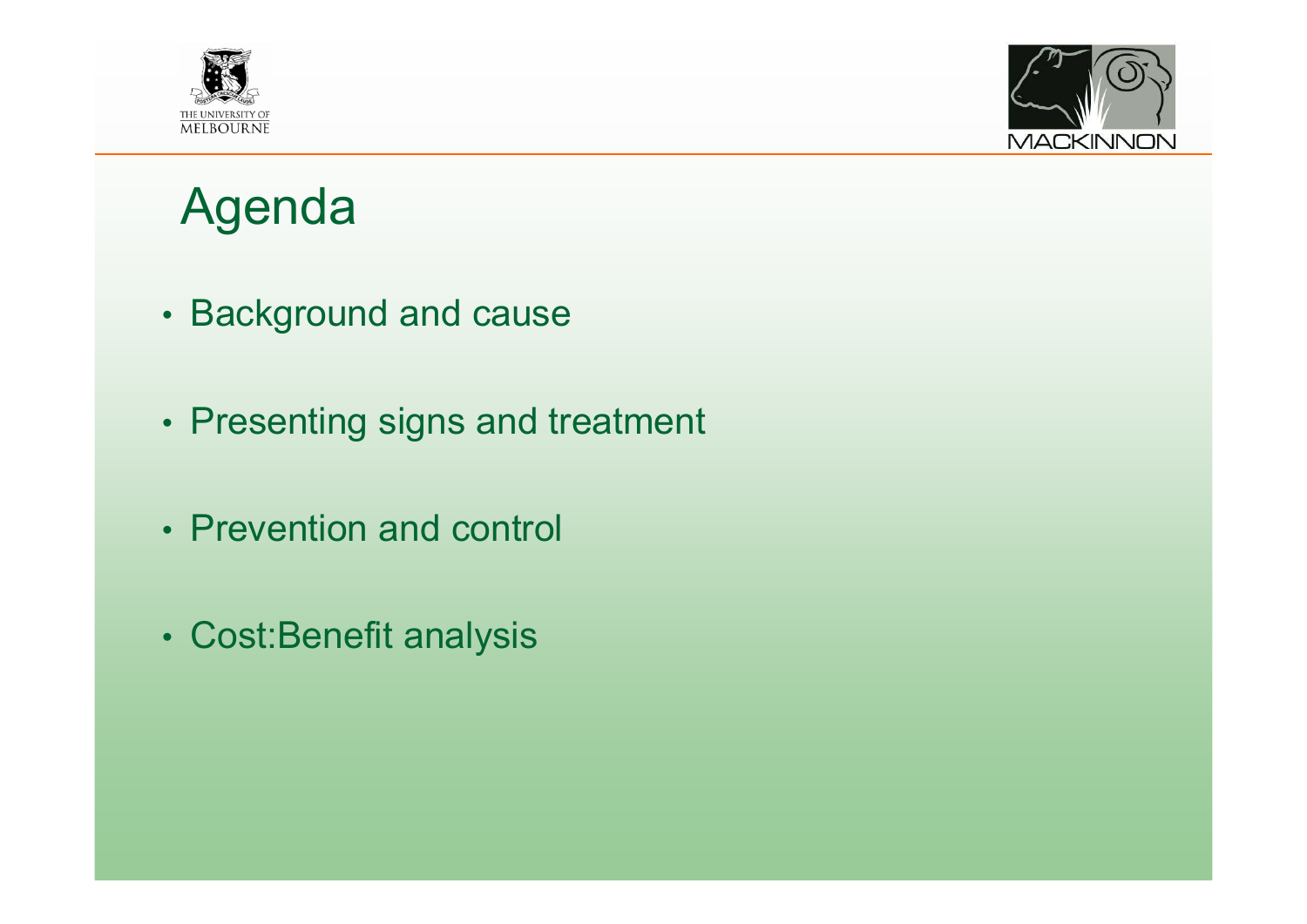



# **Background**

- Normally, gas from fermentation is eliminated from the rumen by eructation (belching)
- Bloat occurs when for some reason, this gas can't escape
- Two types: **frothy bloat (1°)** and gaseous bloat (2°)
- This spring high risk due to lush pastures and low fibre
- •• Producers relied on Rumensin® Capsules → unavailable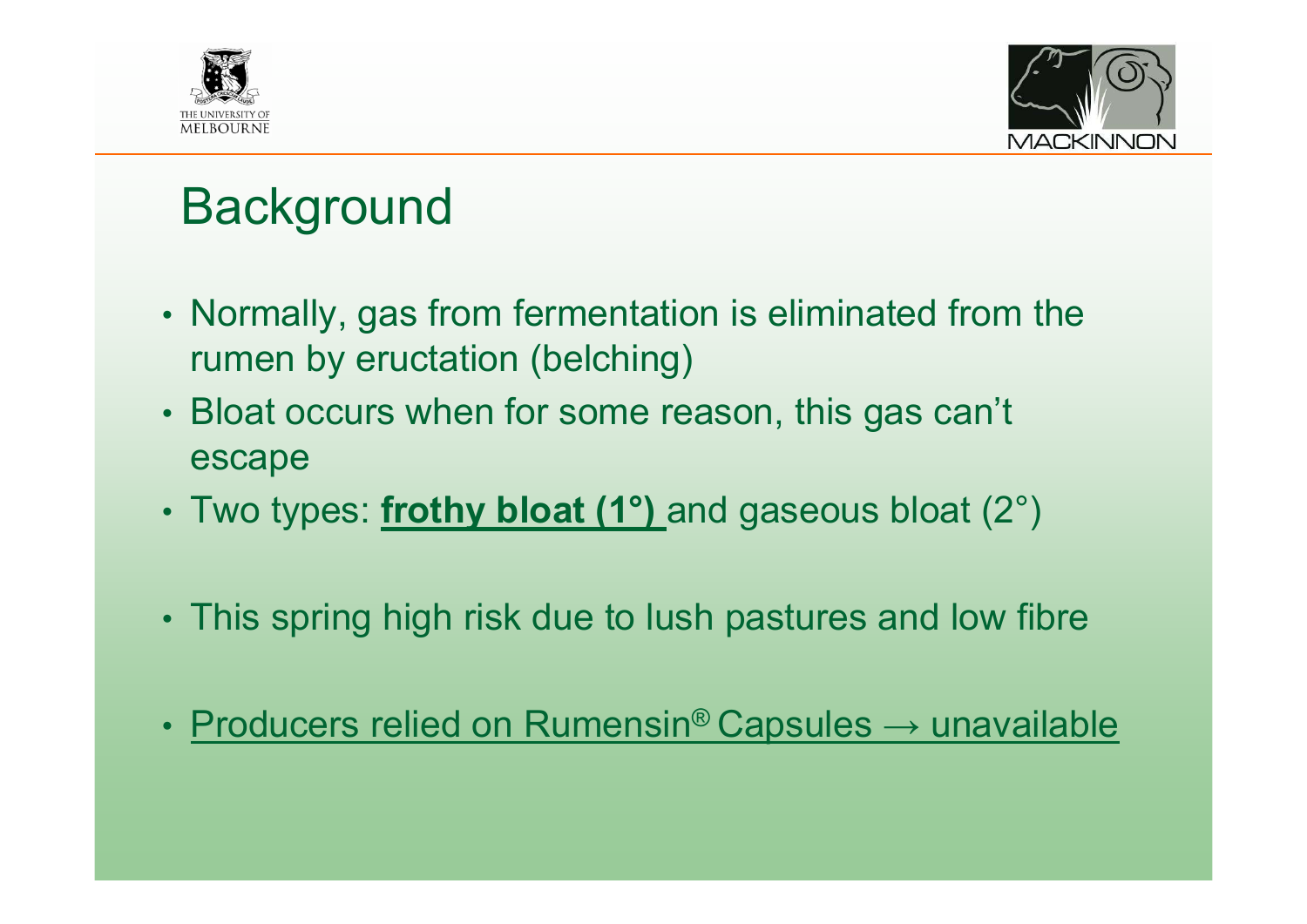



#### **Cause**

- Associated with immature, rapidly growing legumes
- Can also occur when cattle graze rapidly growing rye-grass pastures – high in protein, water and soluble sugars, but low in fibre



• Abnormally stable and persistent foam in the rumen  $\rightarrow$  normal gases of fermentation do not coalesce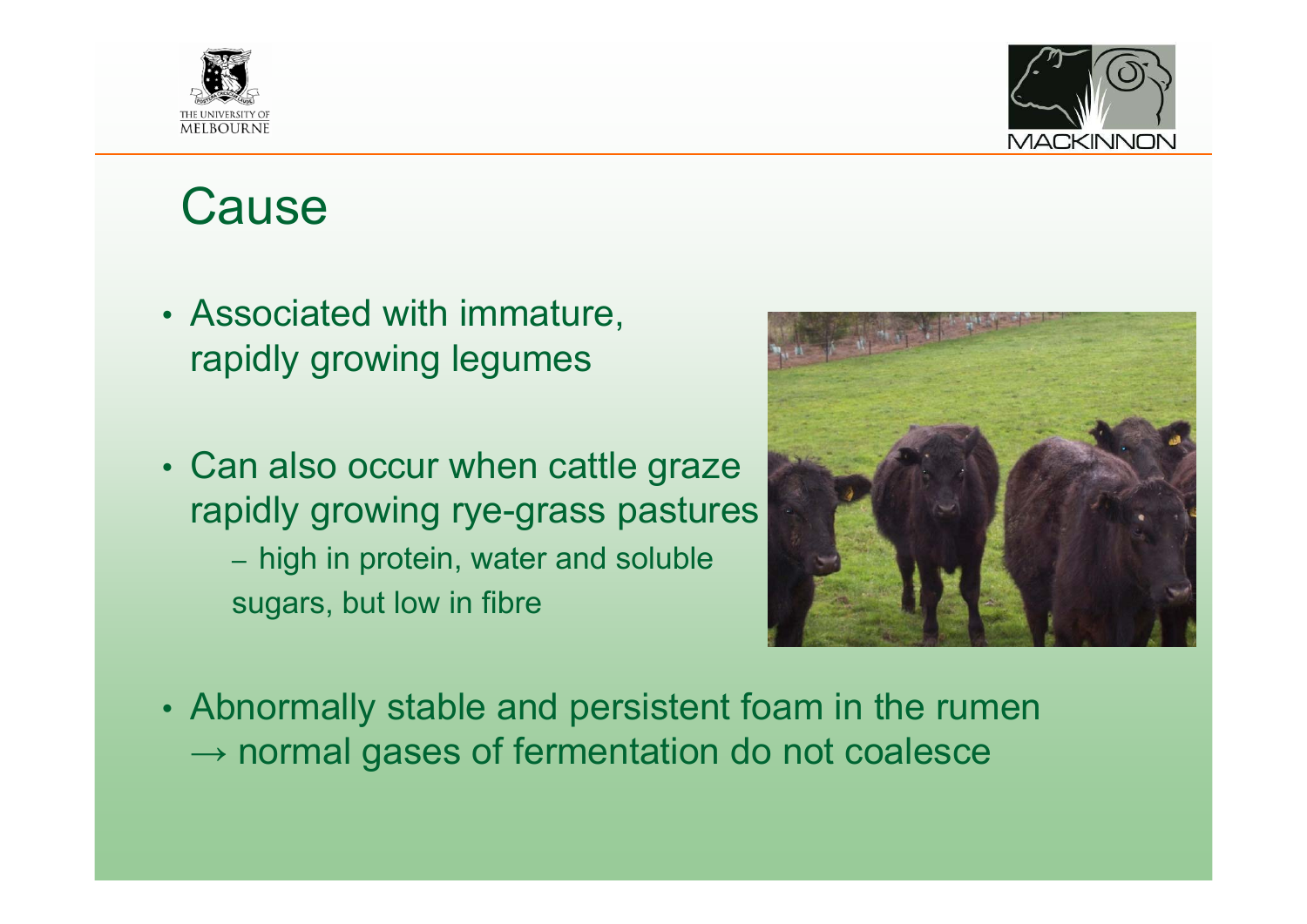



### Cause continued

• Many factors with complex interaction:

| <b>ANIMAL</b>                                                                                                                                    | PLANT                                                                                                                                                       |
|--------------------------------------------------------------------------------------------------------------------------------------------------|-------------------------------------------------------------------------------------------------------------------------------------------------------------|
| Age <sup>*</sup>                                                                                                                                 | <b>Digestibility</b>                                                                                                                                        |
| Genetics                                                                                                                                         | More stable foam produced<br>$\bullet$                                                                                                                      |
| Saliva (mucin) $\rightarrow$ anti-foaming<br>Feeds low in fibre and high in<br>$\bullet$<br>moisture $\rightarrow \perp$ in saliva<br>production | $\uparrow$ gas production with $\uparrow$ of<br>$\bullet$<br>soluble proteins and/or<br>carbohydrates                                                       |
| <b>ENVIRONMENT</b>                                                                                                                               | <b>MANAGEMENT</b>                                                                                                                                           |
| Rainfall and water $\rightarrow \uparrow$ pasture<br>growth                                                                                      | Frequent use of nitrogen fertilisers<br>$\rightarrow$ change composition of pastures<br>$\rightarrow \uparrow$ grass % and $\downarrow$ legume %<br>Grazing |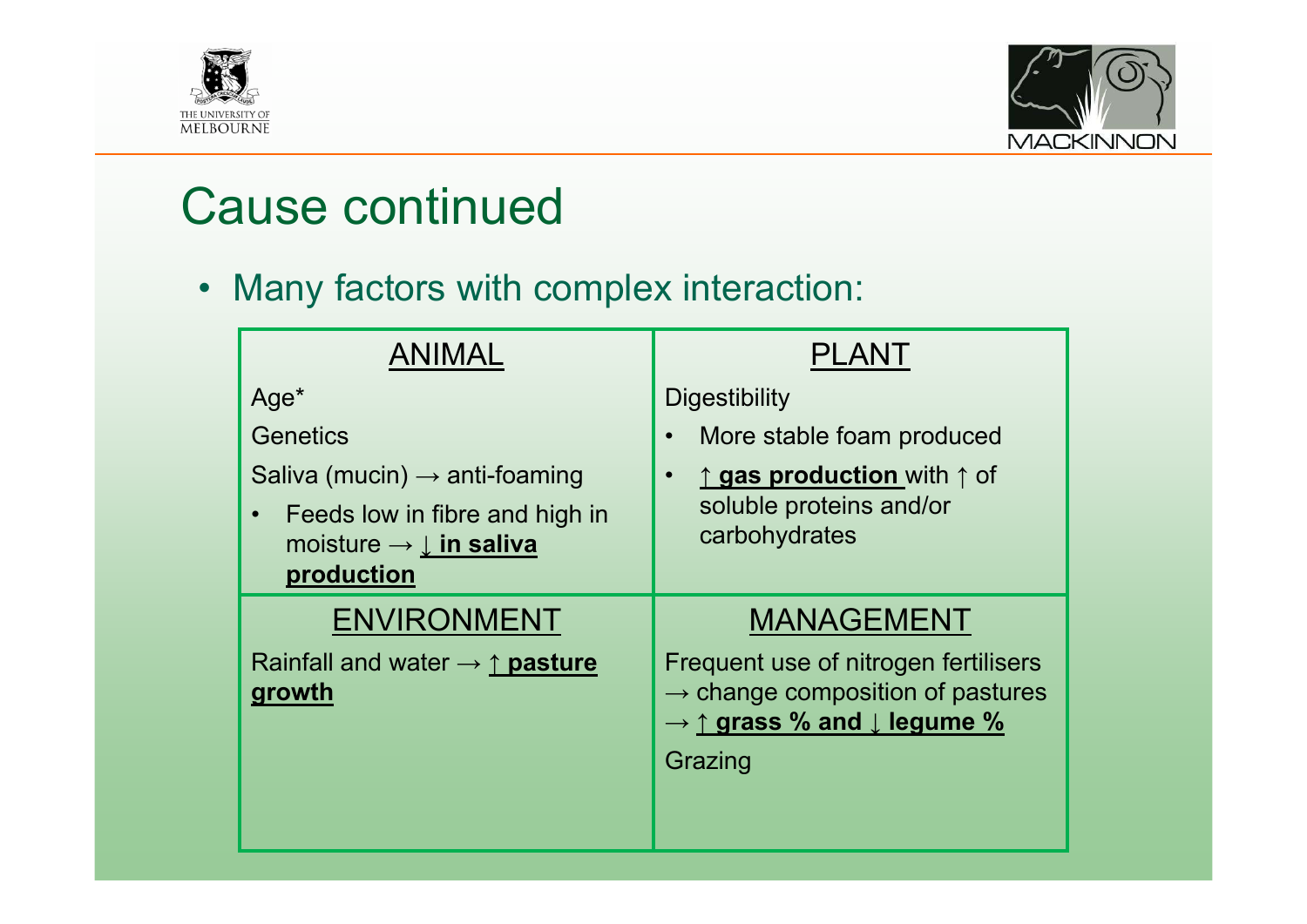



# Presenting signs

- Sudden death
- **Distention on the top left side**
- Not grazing
- Standing still/laying down
- Appear distressed/bellowing
- Strain to urinate or defaecate
- Rapid breathing (mouth open, tongue out)
- Staggering



Source: https://vernon.tamu.edu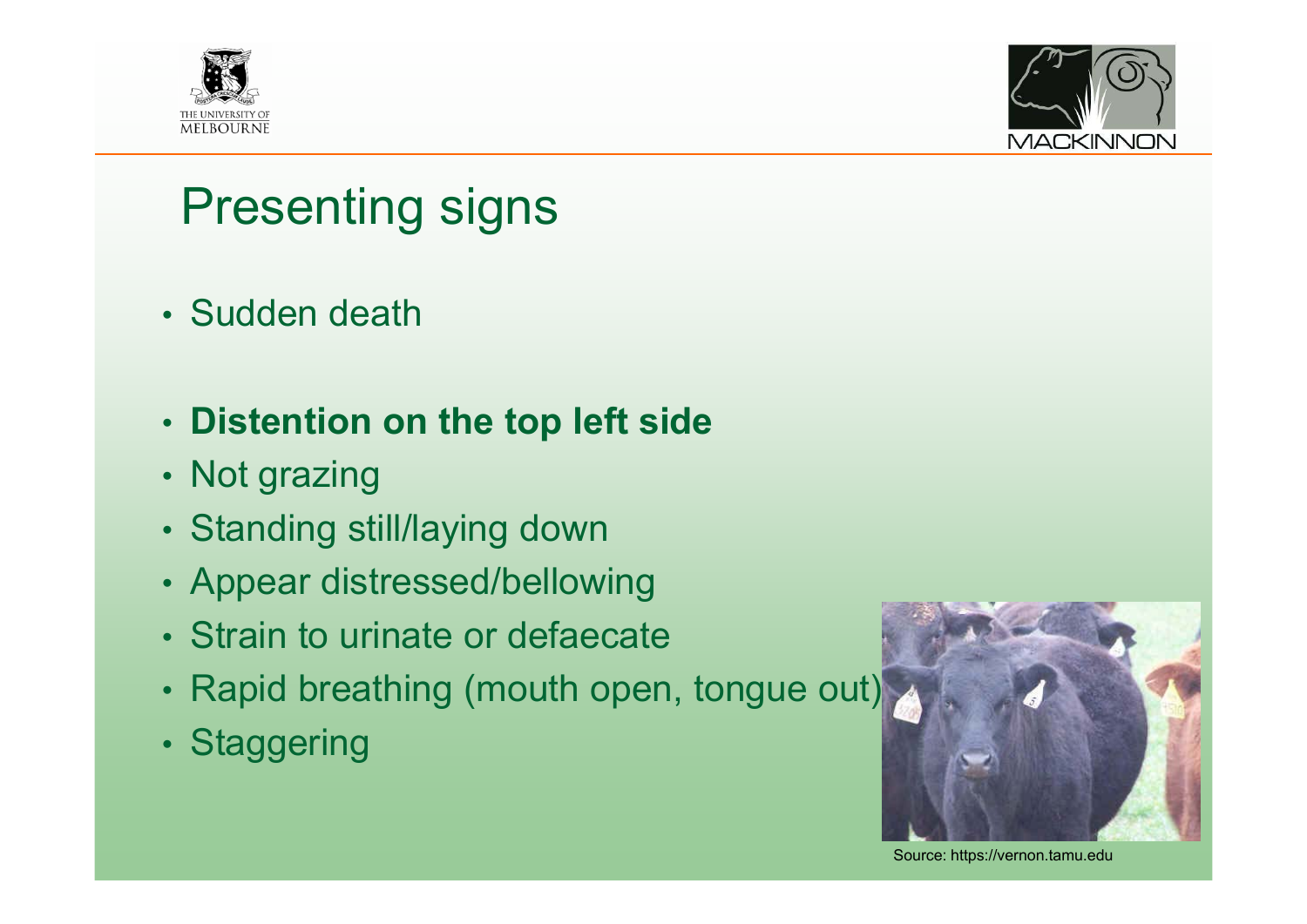



## **Treatment**

- Mild (distended left flank)
	- Treat orally with an anti-bloat preparation (oil + detergent)
	- Keep animal moving
	- Upgrade prevention in mob
- Moderate (distended left flank plus signs of distress)
	- Pass a stomach tube/hose to administer anti-bloat preparation and release gas (rumen contents can block tube)
	- Veterinary attention





Source: https://tbasine.files.wordpress.com/2013/06/dsc02785.jpg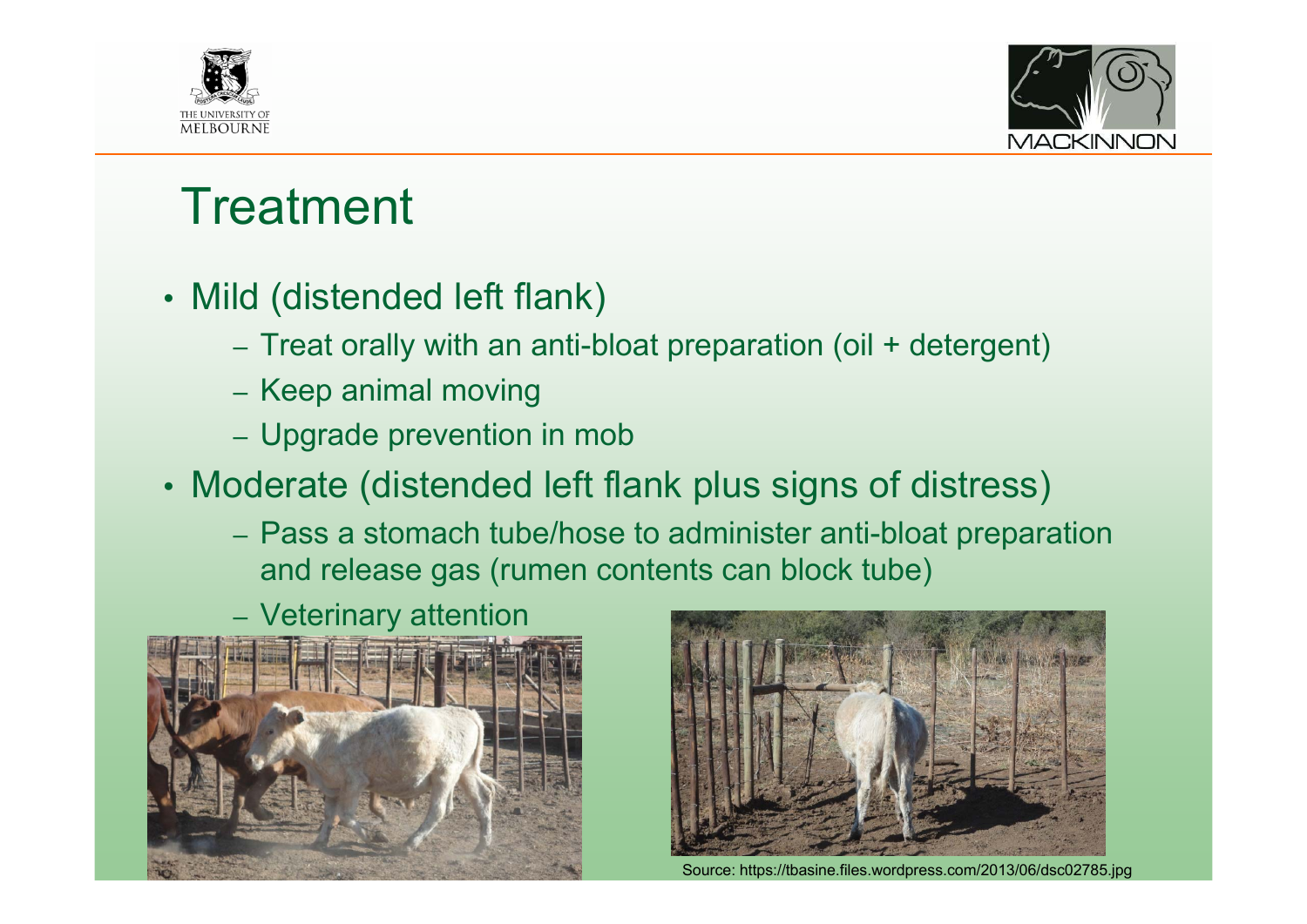



#### Treatment continued

- Severe
	- Emergency stabbing high left flank to release pressure
	- Pour anti-foaming preparation directly into the rumen
	- Veterinary attention to stitch up



Source: The Merck Veterinary Manual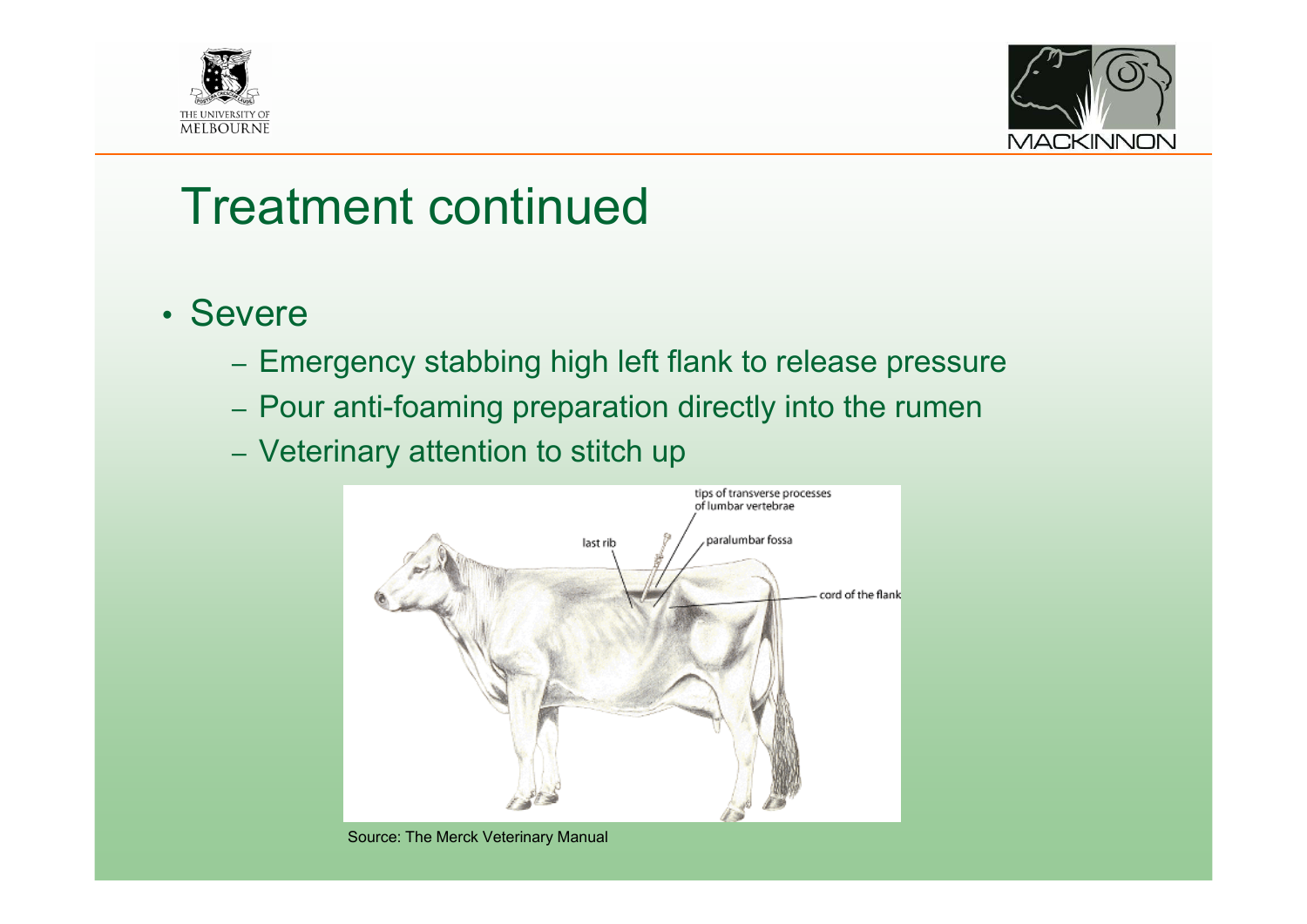



### Prevention and control

- Need a combination of all practical options
- Pasture management
- Anti-foaming agents, detergents and fermentation modifiers (monensin)
	- Drenches
	- Pasture oils
	- Trough treatments
	- Bloat blocks/loose licks
	- Feed additives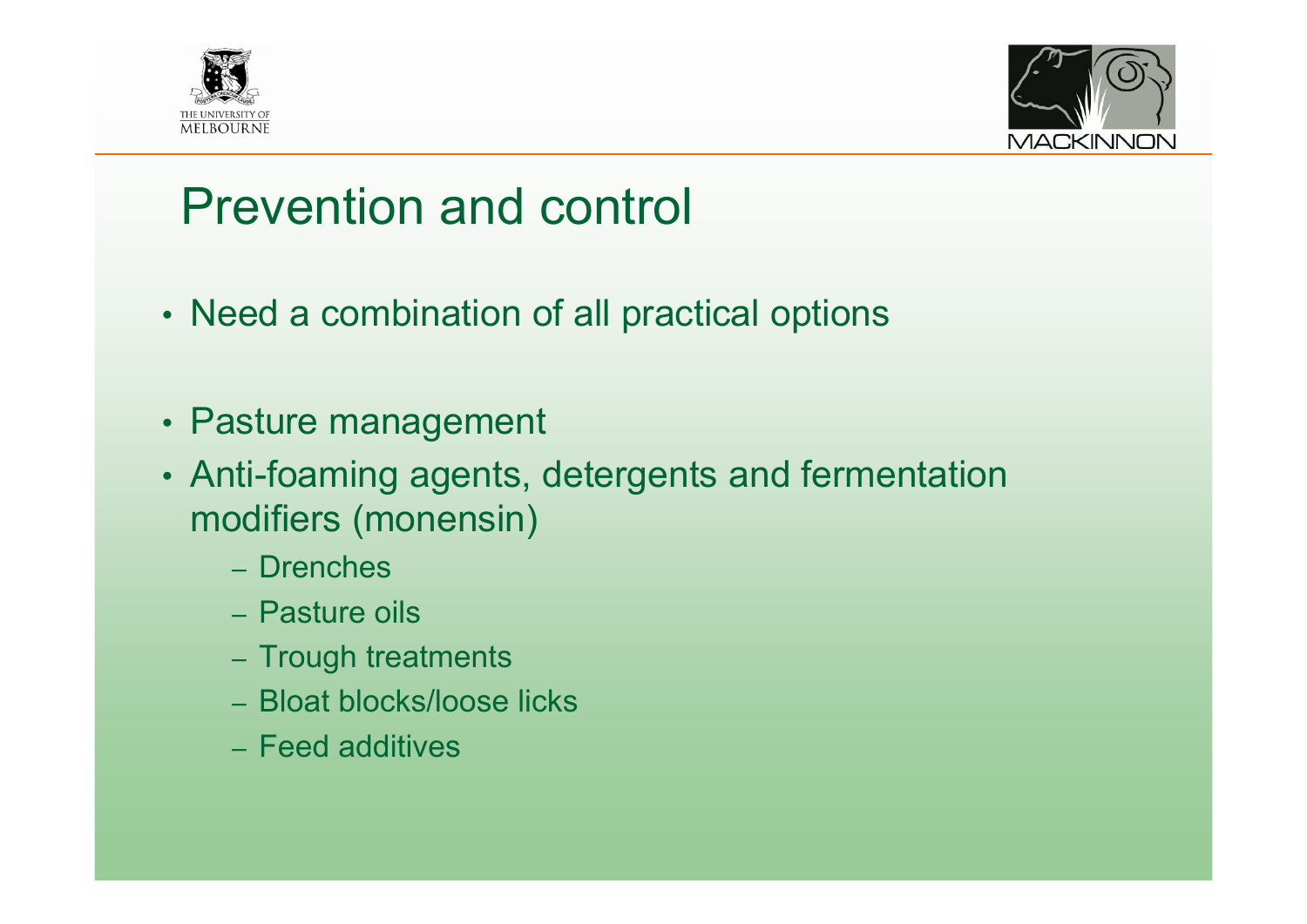



- Pasture management
	- Avoid grazing extreme risk pastures
	- Selectively graze paddocks with sheep first
	- Higher risk of bloat following days and nights that are cooler
	- Limit intake by:
		- Limiting time grazing in extreme risk paddocks\*
		- Feed hay prior to grazing risky pastures
	- Feed hay daily  $\rightarrow$  increases saliva production



Photo: John Webb Ware, Mackinnon Project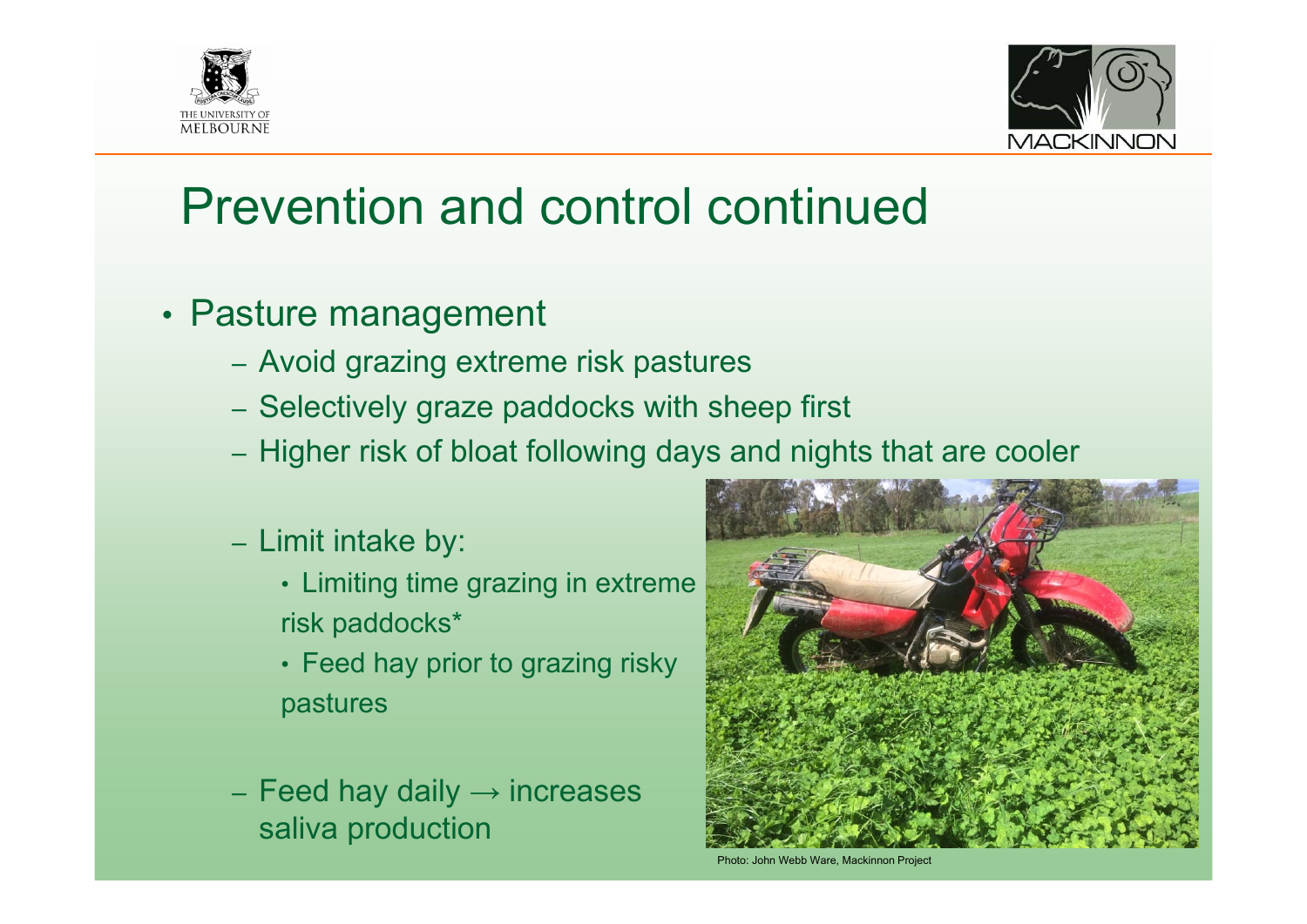



- Drenches (all animals are treated)
	- Detergent (alcohol ethoxylate)  $\rightarrow$  more effective
	- Oils  $\rightarrow$  less effective and larger volumes required
	- Once daily if bloat risk mild but twice daily if the risk is more severe
	- Labour intensive
		- might work on a dairy farm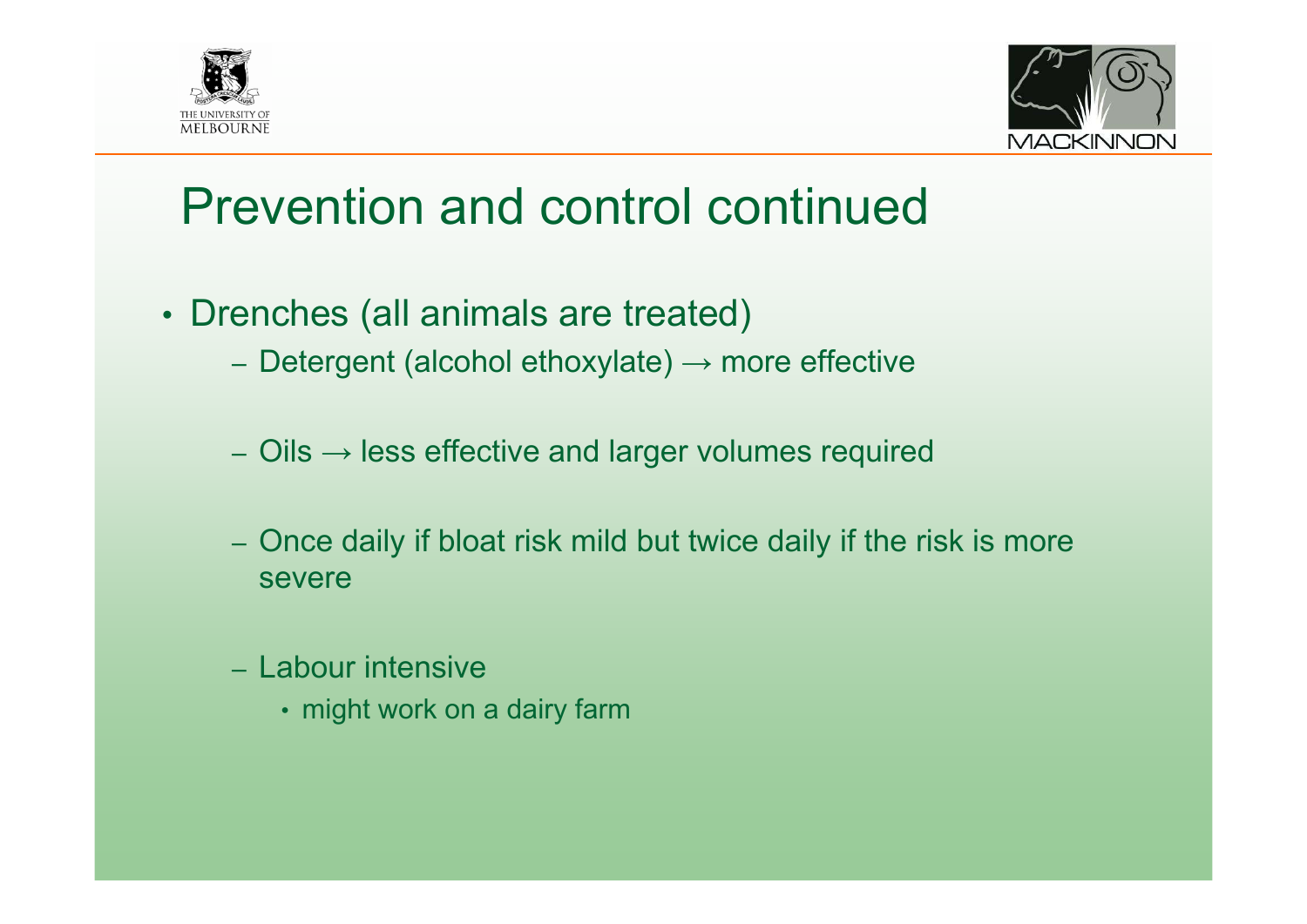



- Pasture oils
	- Oil emulsified in water (paraffin oil)
	- Correct dosage and applied evenly on a daily basis
	- Best used in combination with intensive cell or strip grazing systems
	- Rain will wash oil away
	- Labour intensive

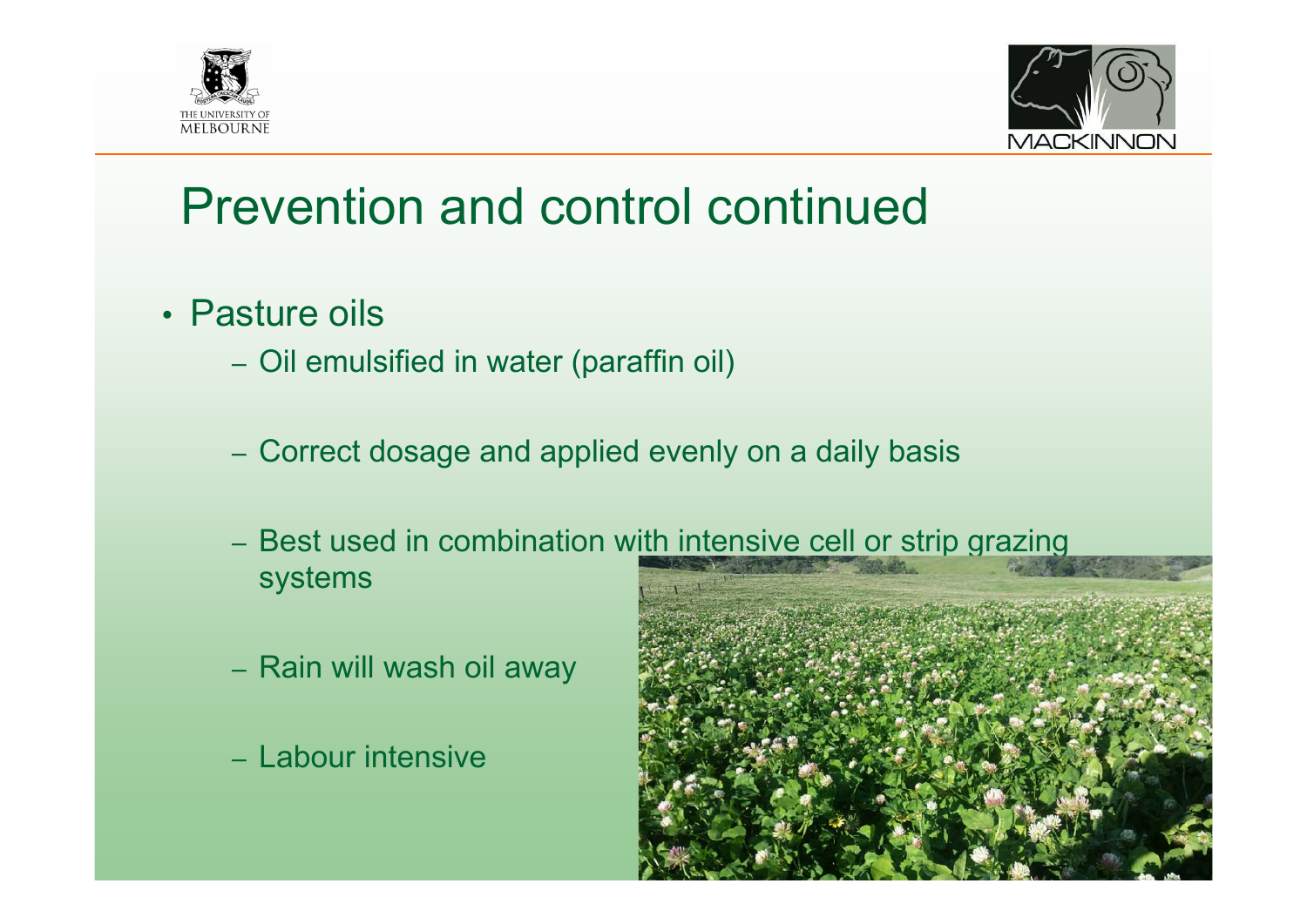



- Trough treatments
	- Only source of water?
		- Detergents not palatable
	- Water intake can vary greatly
	- Ensure correct ratio is maintained
	- Add daily or via dispenser
		- In-line or dispensers on individual troughs (Peta dispensers)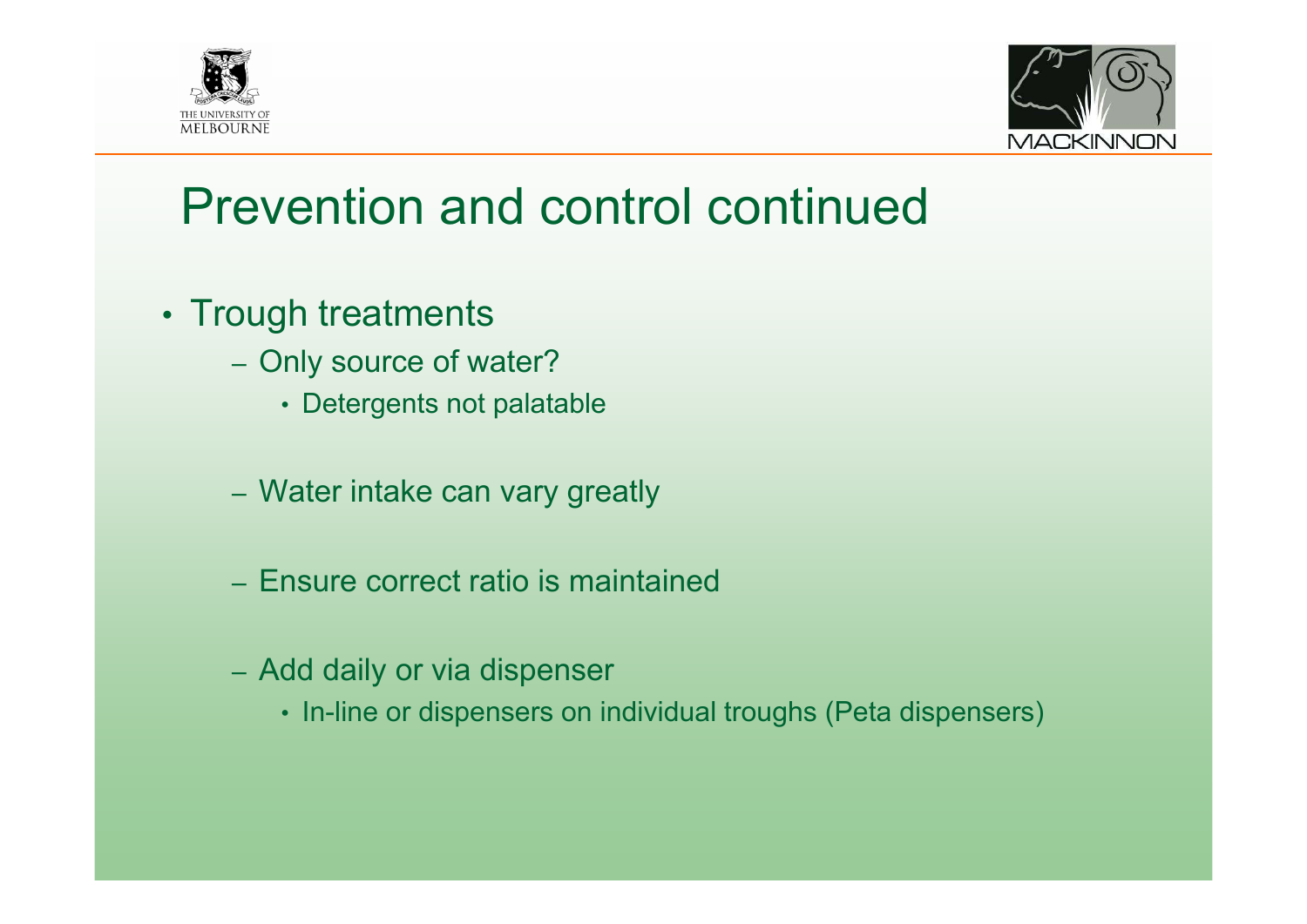



- Bloat blocks or loose licks
	- Inconsistent intake
	- Place close to water points or stock camps
	- Some contain monensin (need a 14 day lag before bloat control is active)
		- WeatherPro® Prevent
		- Feed additives on dairy farms

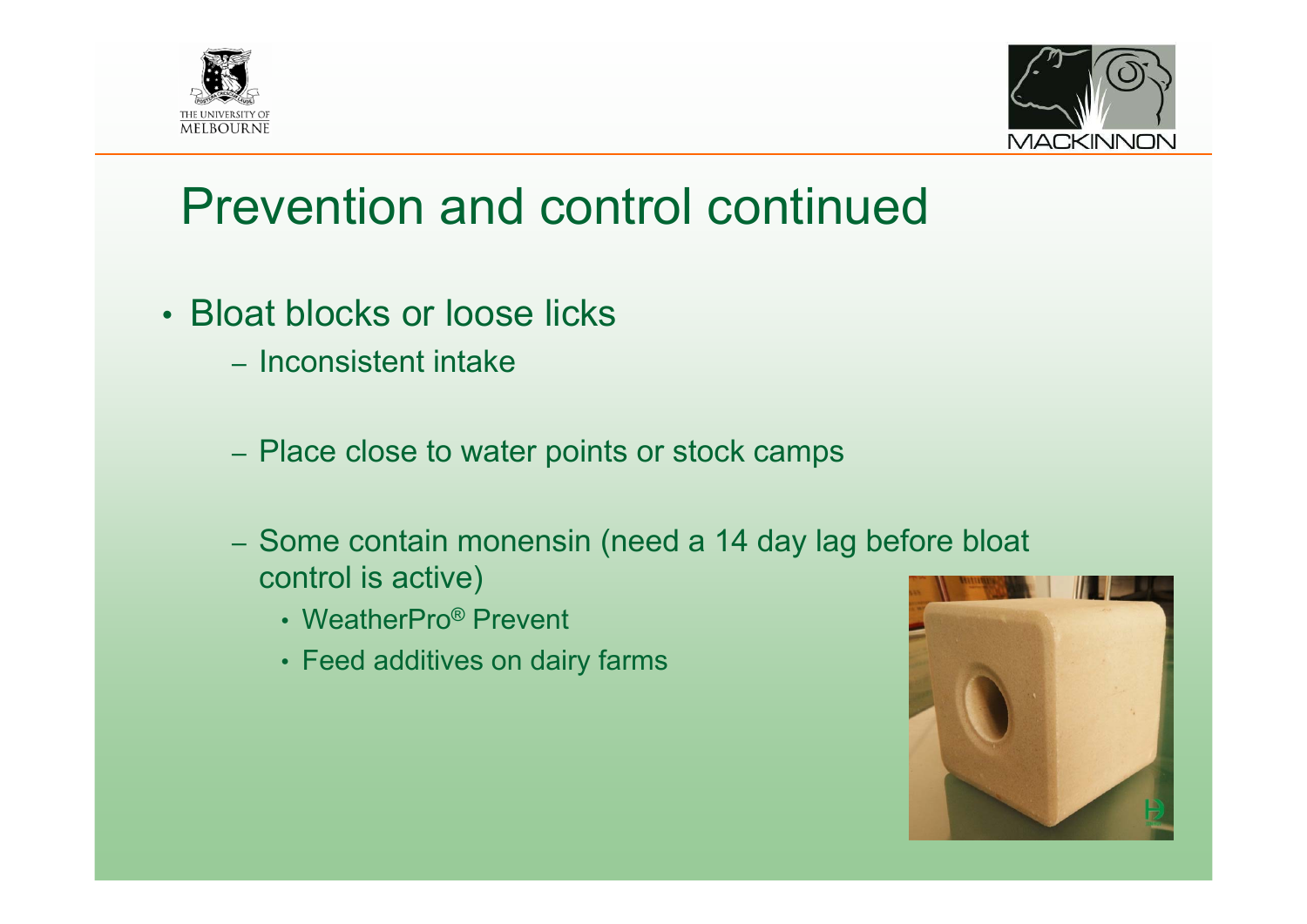



#### Costs

|                                 | \$/head/day | \$/head over<br>90 days | <b>Extra growth</b> |
|---------------------------------|-------------|-------------------------|---------------------|
| Bloat oil in trough             | 0.45        | 39.75                   |                     |
| <b>Bloat oil drenched</b>       | 1.25        | 111.75                  |                     |
| Pasture spray                   | 1.50        | 132.10                  |                     |
| <b>Blocks</b>                   | 0.50        | 44.10                   |                     |
| WeatherPro <sup>®</sup> Prevent | 0.35        | 31.50                   | 8%                  |
| Hay                             | 0.45        | 40.50                   |                     |
| Rumensin <sup>®</sup> Capsules  | 0.20        | 19.00                   | 8%                  |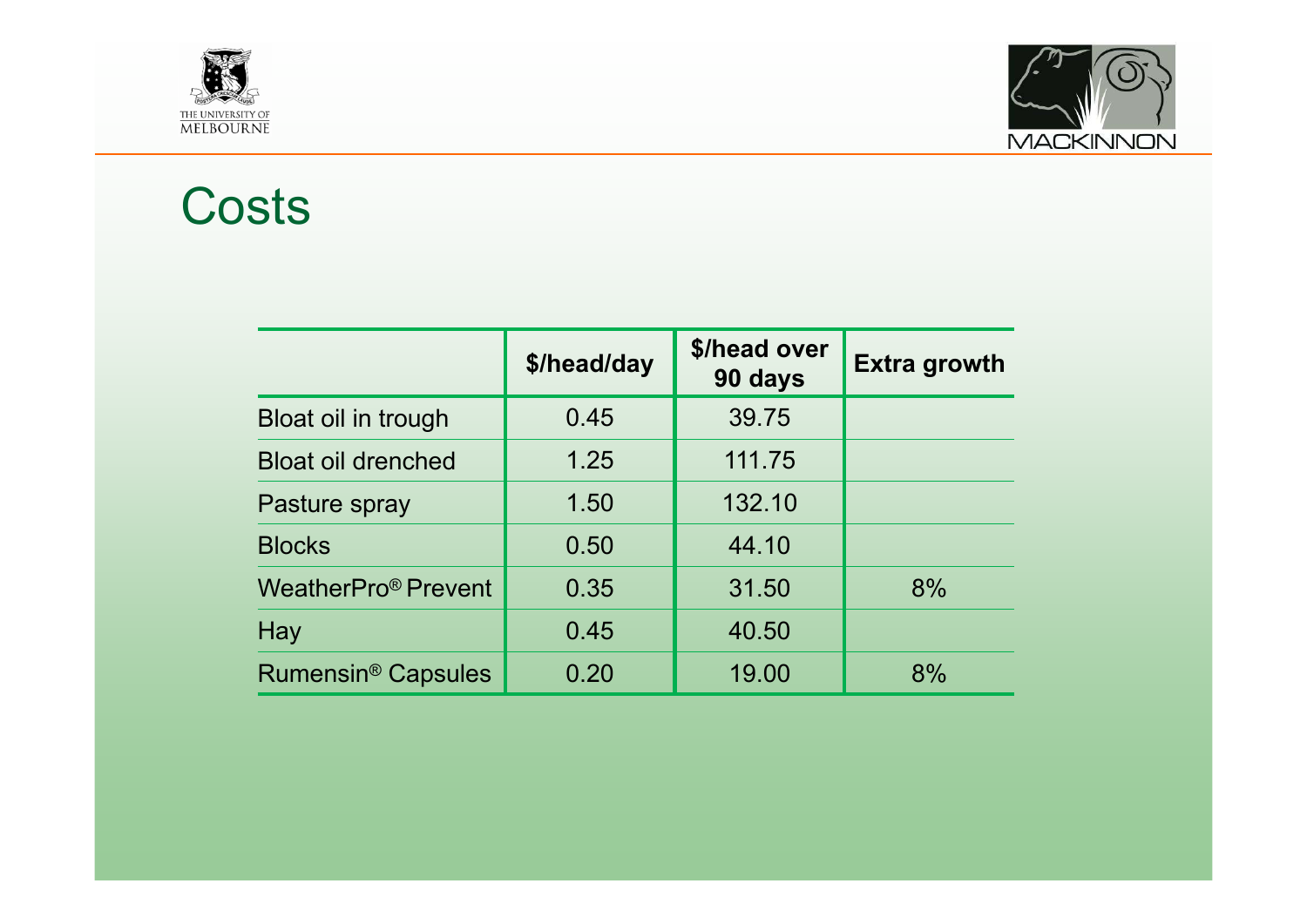



# Cost:Benefit analysis

|                                      | <b>Mortality Rate</b> |             |           | 100% protection          |
|--------------------------------------|-----------------------|-------------|-----------|--------------------------|
|                                      | 2.5%                  | 5%          | 10%       | at 10% mortality<br>rate |
|                                      | 90 days of protection |             |           |                          |
| Bloat oil in trough                  | $-$ \$973             | \$2,016     | \$8,026   | \$11,026                 |
| <b>Bloat oil drenched</b>            | $-$ \$8,173           | $-$ \$5,173 | \$826     | \$3,826                  |
| Pasture spray                        | $-$10,211$            | $-$7,211$   | $-$1,211$ | \$1,788                  |
| <b>Blocks</b>                        | $-$1,410$             | \$1,590     | \$7,590   | \$10,590                 |
| WeatherPro <sup>®</sup> Prevent      | \$2,864               | \$5,864     | \$11,864  | \$14,864                 |
| Hay                                  | $-$1,050$             | \$1,950     | \$7,950   | \$10,950                 |
| <b>Rumensin<sup>®</sup> Capsules</b> | \$4,114               | \$7,114     | \$13,114  |                          |
|                                      | 30 days of protection |             |           |                          |
| Bloat oil in trough                  | \$1,676               | \$4,676     | \$10,676  | \$13,675                 |
| <b>Bloat oil drenched</b>            | $-$ \$725             | \$2,276     | \$8,276   | \$11,276                 |
| Pasture spray                        | $-$1,402$             | \$1,598     | \$7,598   | \$10,598                 |
| <b>Blocks</b>                        | \$1,530               | \$4,530     | \$10,530  | \$13,530                 |
| WeatherPro <sup>®</sup> Prevent      | \$2,955               | \$5,955     | \$11,955  | \$14,955                 |
| Hay                                  | \$1,650               | \$4,650     | \$10,650  | \$13,650                 |
| <b>Rumensin<sup>®</sup> Capsules</b> | \$4,114               | \$7,114     | \$13,114  |                          |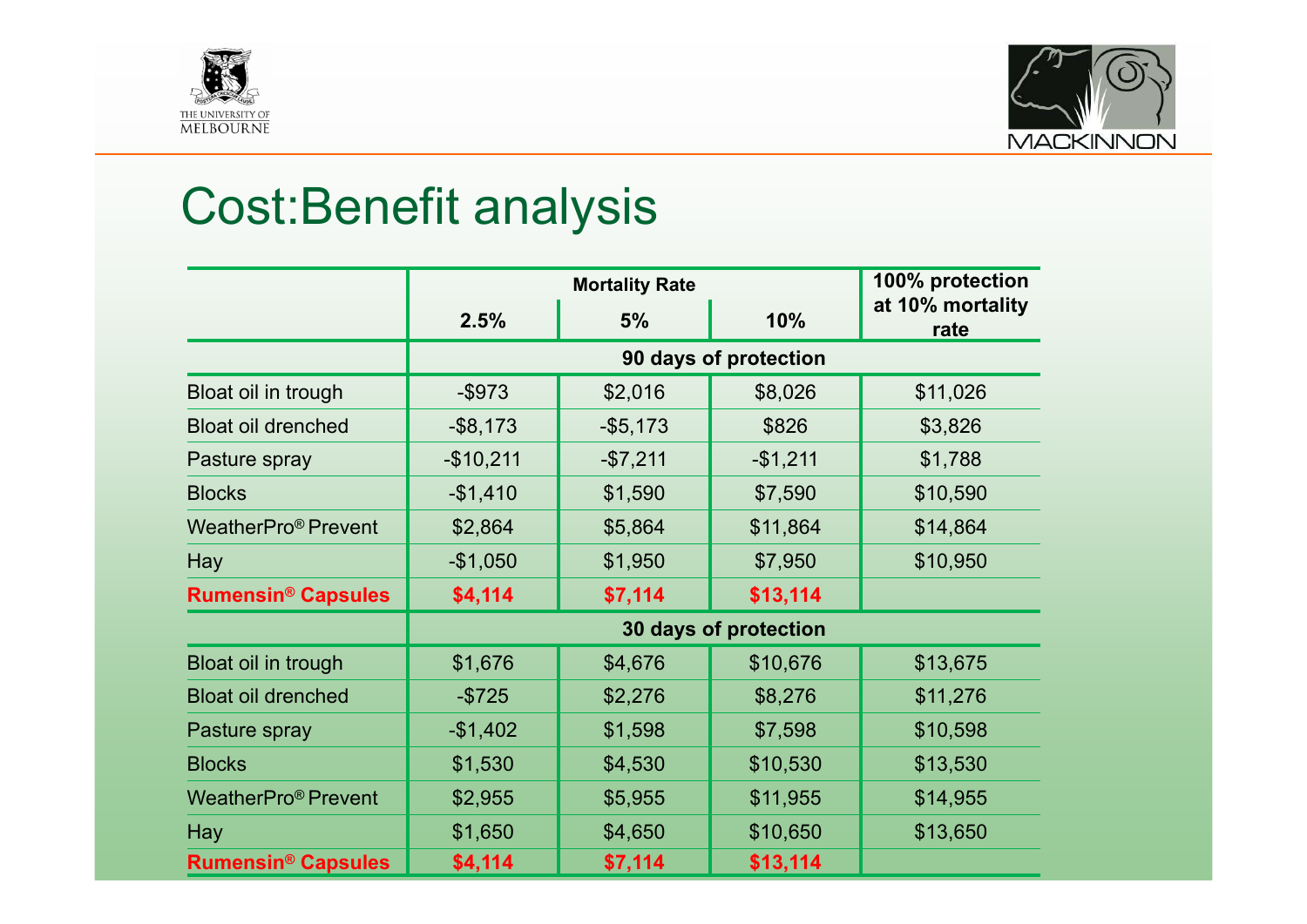



### Return on investment

|                                      | <b>Mortality Rate</b> |        |       | 100% protection          |
|--------------------------------------|-----------------------|--------|-------|--------------------------|
|                                      | 2.5%                  | 5%     | 10%   | at 10% mortality<br>rate |
|                                      | 90 days of protection |        |       |                          |
| Bloat oil in trough                  | $-24%$                | 51%    | 202%  | 278%                     |
| <b>Bloat oil drenched</b>            | $-73%$                | $-46%$ | 7%    | 34%                      |
| Pasture spray                        | $-77%$                | $-55%$ | $-9%$ | 14%                      |
| <b>Blocks</b>                        | $-32%$                | 36%    | 172%  | 240%                     |
| WeatherPro <sup>®</sup> Prevent      | 91%                   | 186%   | 377%  | 472%                     |
| Hay                                  | $-26%$                | 48%    | 196%  | 270%                     |
| <b>Rumensin<sup>®</sup> Capsules</b> | 217%                  | 374%   | 690%  |                          |
|                                      | 30 days of protection |        |       |                          |
| Bloat oil in trough                  | 127%                  | 353%   | 806%  | 1033%                    |
| <b>Bloat oil drenched</b>            | $-19%$                | 61%    | 222%  | 303%                     |
| Pasture spray                        | $-32%$                | 36%    | 173%  | 241%                     |
| <b>Blocks</b>                        | 104%                  | 308%   | 716%  | 920%                     |
| WeatherPro <sup>®</sup> Prevent      | 281%                  | 567%   | 1139% | 1424%                    |
| Hay                                  | 122%                  | 344%   | 789%  | 1011%                    |
| <b>Rumensin<sup>®</sup> Capsules</b> | 217%                  | 374%   | 690%  |                          |